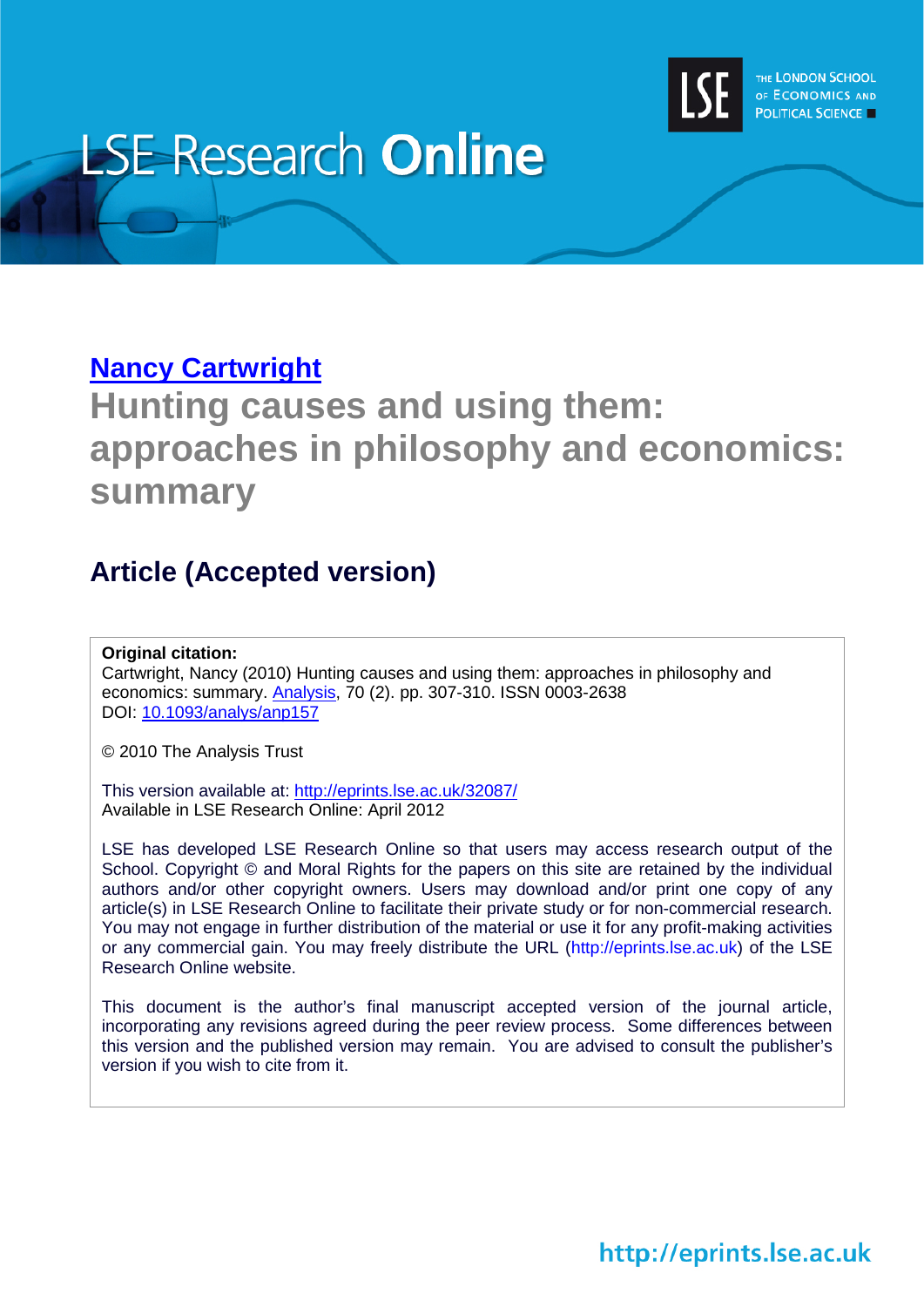#### **Nancy Cartwright Description of** *Hunting Causes and Using Them: Approaches in Philosophy and Economics*  **For** *Analysis Reviews*

*Hunting Causes and Using Them: Approaches in Philosophy and Economics (HC&UT)* is about notions of causality appropriate to the sciences, mostly generic causal claims (causal laws), and especially notions that connect causality with probability.<sup>[1](#page-3-0)</sup> Most of the work for the book is associated with the project 'Causality: Metaphysics and Methods'. This project argued that metaphysics – our account of what causal laws are or what general causal claims say – should march hand-in-hand with our ways of establishing them. It should be apparent, given the kind of thing we think causality is, why our methods are good for finding it. If our metaphysics does not mesh with and underwrite the methods we are willing to trust, we should be wary of both.

Many philosophers nowadays look for a single informative feature that characterizes causal laws. *HC&UT* argues instead for causal pluralism, for a large variety of kinds of causal laws as well as purposes for which we call scientific claims causal. Correlatively different methods for testing causal claims are suited to different kinds of causal laws. No one analysis is privileged and no methods are universally applicable. Much of the argument for pluralism is provided by authors of different accounts of causality, who provide intuitively plausible counterexamples to each other. Still, most of these accounts seem adequate for the kinds of examples the authors focus on. From the point of view of *HC&UT* these examples involve different kinds of causal laws or set causality to different jobs, and the concomitant characterizing feature marks out this one kind of causal law.

Importantly for the argument, often we can specify what characteristics a system of laws should have in order for an account/method pair to be applicable. An example is James Woodward's *level invariance,* which I see as a test but which he offers as a characterizing criterion. $2$  Woodward argues by example: He shows that many noncausal associations are not level invariant. *HC&UT* goes further. It proves that for a system of causal laws that satisfy a number of familiar conditions, level invariance is sufficient for causality. The conditions include the requirements that causal laws be expressible as linear equations with dependent variable as effect and independent variables as causes (hence causality in this sense is deterministic and the effects of separate causes add); that causality be asymmetric and irreflexive; and that any true association among the quantities in the system can be derived from the causal laws. So level invariance is a provably good criterion for a special kind of system of causal laws and it can further underwrite a closely associated test. But neither the analysis nor the test are appropriate where causes act indeterministically, where true lawlike associations can hold without a causal base (perhaps conservation laws are like this), where causation is cyclical or where linearity fails.

<span id="page-1-1"></span>Another case are 'causal Bayes-nets', which are characterized by three axioms. Algorithms derived from these axioms can produce every causal graph consistent with given probabilistic information, hence providing powerful methods for hunting causes. Given the axioms it is also possible to predict how changes in probability will propagate across the

Sadly it thus short-changes other important scientifically relevant accounts, most notably process and activity theories, in favour of those I have more expertise with.

<span id="page-1-0"></span> $2$  Roughly, a linear equation is level invariant if it holds under surgical substitution (that is, changes made in much the way required in Lewis's counterfactual account of causality) of different values for right-hand-side variables. Cf. Woodward (2003).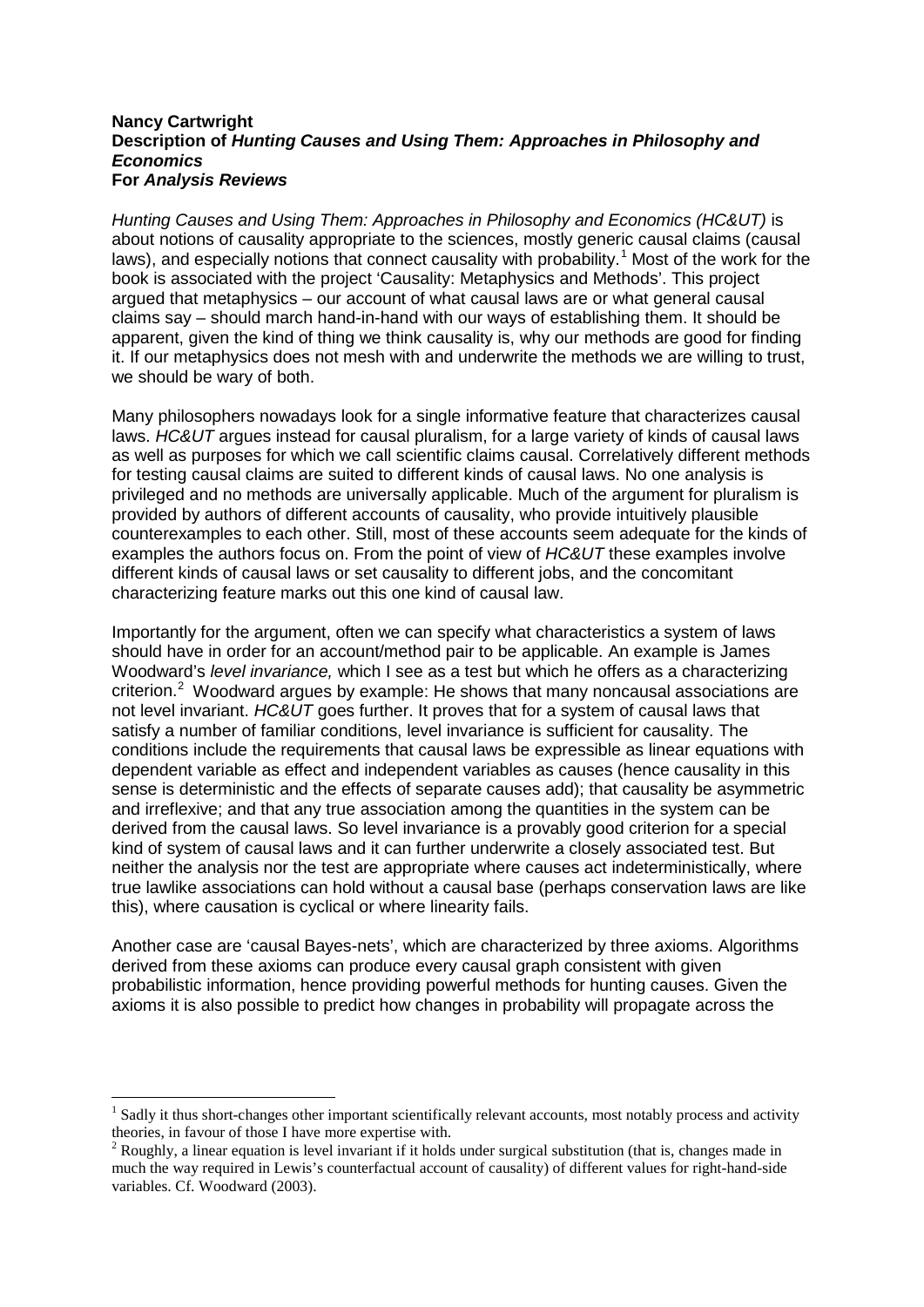system if the probability of one quantity is changed surgically.<sup>[3](#page-1-1)</sup> This can be extremely useful if ever we envisage making these kinds of changes. But the methods both for testing and for prediction are only appropriate where the axioms hold.

*HC&UT* looks at cases where these axioms might fail. For example, the 'faithfulness' axiom says that causes and effects are probabilistically dependent. But systems are often designed so that a cause's ineliminable positive contribution to an unwanted outcome is cancelled by its negative contribution. The 'causal Markov condition' says that two factors not related as cause and effect must be probabilistically independent once the causal parents of one are conditioned on. This can fail when probabilistic causes produce their effects in tandem, in populations with so-called 'selection bias', when two unrelated quantities each change monotonically in time, etc.

Bayes-nets experts are naturally working hard to extend the methods to deal with cases like these. But the point here is the lesson about pluralism and about the match of methods to kinds of causal laws. There is no reason to suppose that it is in the nature of causality that a probabilistic cause produce its effects independently of each other (rather than in tandem) nor that properly caused quantities not share time trends nor that positive and negative contributions to the same outcome from the same cause not cancel. The three axioms provide criteria not for something to be a causal law but for one kind of causal law, with matched methods for finding causal laws and using them. In the same vein my axioms pick out laws for which Woodward's level invariance is an appropriate criterion for causality and a sound basis for testing.

A third example is manipulationist accounts. Woodward and Daniel Hausman take invariance under (surgical) manipulation to be the key criterion for causal laws<sup>[4](#page-2-0)</sup>. In a series of heroic efforts to establish unity among causal notions they tried to show that the causal Markov condition so important for Bayes nets can be derived from this. Two chapters of *HC&UT* show that these efforts fail.

At any rate, surgical interventions have little application. *HC&UT* looks at two further manipulationist accounts that can do real predictive work. Econometrician David Hendry takes causal laws to tell what happens under a *proposed* set of interventions.<sup>[5](#page-2-1)</sup> These laws license what chapter III.6 calls 'implementation-specific counterfactuals'. The second account, which I attribute to economic methodologist Kevin Hoover,<sup>[6](#page-2-2)</sup> takes causal laws to tell what happens under all intervention possible for us, which license 'implementation-neutral counterfactuals'.

These geared-to-usage manipulationist accounts show how deeply causal pluralism cuts. *HC&UT* describes a machine where mechanical and manipulationist criteria dictate back-tofront results: A causes B on the mechanical account; the reverse on a manipulationist. Yet mechanism and manipulation are both central to our thinking about causality.<sup>[7](#page-2-3)</sup>

<sup>&</sup>lt;sup>3</sup> This involves leaving all causal laws intact except those producing the changed quantity plus supposing that what I have elsewhere called 'the strength of a cause's capacity' (measured by a particular partial conditional probability) stays the same for all causes. See Cartwright (1989).<br><sup>4</sup> See Hausman (1992).

<span id="page-2-1"></span><span id="page-2-0"></span> $5$  Hendry (2001).

<span id="page-2-2"></span><sup>&</sup>lt;sup>6</sup> I take my interpretation from what I think is a literal reading of Hoover's definitions and it produces what I think to be an excellent and exciting account of causation. Hoover however sometimes seems to want his account instead to capture what I call 'mechanical' causation. See Hoover (2001).

<span id="page-2-4"></span><span id="page-2-3"></span><sup>&</sup>lt;sup>7</sup> Some people feel that the manipulationist causal laws hold only 'on account of' the mechanical ones. I am not at all sure we can make sense of this 'on account of'; but even if we can, I don't see how it privileges one over the other as an account of what a causal law is. (Of course on my view it should make sense to say that they all hold on account of thick causal relations.)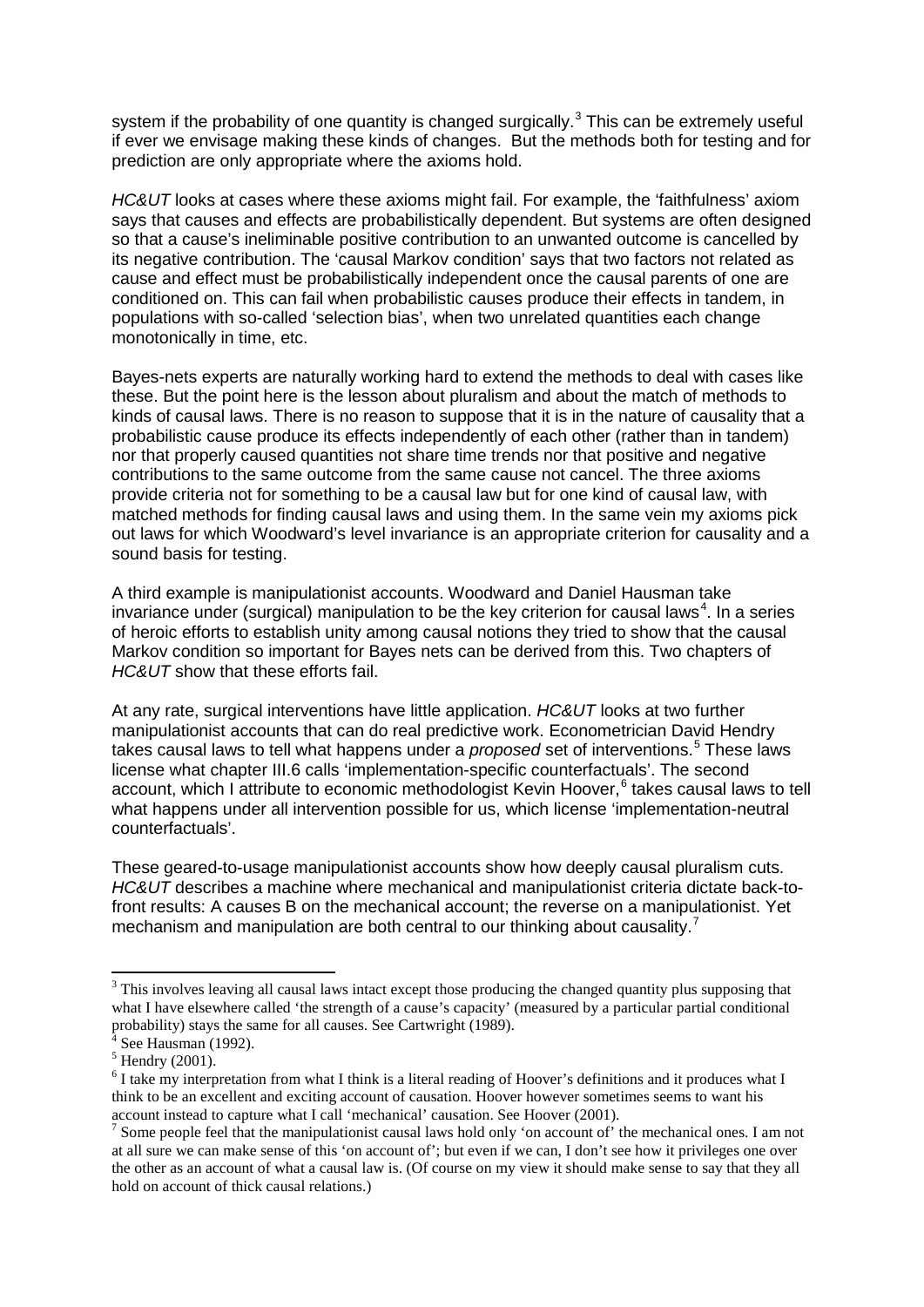The last chapter of *HC&UT,* from research done jointly with Julian Reiss, focuses on actionguiding counterfactuals, especially as treated in economics, which is different in interesting ways from work familiar in our own field. I echo the standard advice to evaluate counterfactuals from a 'causal model', but a model that represents the causes and causal laws that obtain *post*-intervention since interventions typically change causes other than the targeted one and not unusually change the causal laws at work as well. $8$  This advice is all to the good. EXCEPT: Our methods for hunting causal laws, as well as concomitant accounts of what causal laws are, are almost all suited for establishing pre-intervention models, not for constructing models of what causes and causal laws obtain post-intervention, which is a more creative, less rule-governed enterprise.

When this problem became clearly visible, near the end of the project that spawned *HC&UT,* I realized that it is not enough to match metaphysics and method. Use must mesh with these two as well. Knowledge of causal laws should gain us something; it should empower us to do things, make new inferences and make new outcomes. But how do we know that what has been warranted by our tests for causal laws will in turn warrant the inferences we want to draw from them? Normally it should be metaphysics that does this job: We can see from our account of what causal laws are both why our methods are good for testing them and why our inference from them are justified. Available accounts of causal laws, even when restricted to specific kinds of causal laws or specific purposes, are too close to either hunting or using to do this job. They are almost read off from either a favoured method for testing causal claims or a favoured use to which they might be put. So *HC&UT* ends on a despairing note. Despite all the hard work already done, we still need richer, more detailed theories of causal laws if we are to justify using the causal knowledge we pay so dearly to gain.

### **References**

Alexandrova, Anna (2006), 'Connecting Economic Models to the Real World', *Philosophy of the Social Sciences*, 36: 173-192.

---- (2007) 'Making Models Count', *Philosophy of Science* 75: 383-404.

Cartwright, Nancy (1989). *Nature's Capacities and their Measurement,* New York: Oxford University Press.

---- (2007). *Causal Powers: What Are They? Why Do We Need Them? What Can and Cannot be Done with Them?* Contingency and Dissent in Science Series, London: Centre for Philosophy of Natural and Social Science, LSE.

Cartwright Nancy, Jordi Cat, Lola Fleck, Thomas E Uebel (1996). *Otto Neurath: Philosophy between Science and Politics*, New York: Cambridge University Press, Ideas in Context Series No. 38.

<span id="page-3-0"></span><sup>&</sup>lt;sup>8</sup> They often do so by disturbing the underlying structure that gives rise to those laws, as when I press too hard on the lever in my toaster and it no longer triggers the heating element to produce browning as I expect.